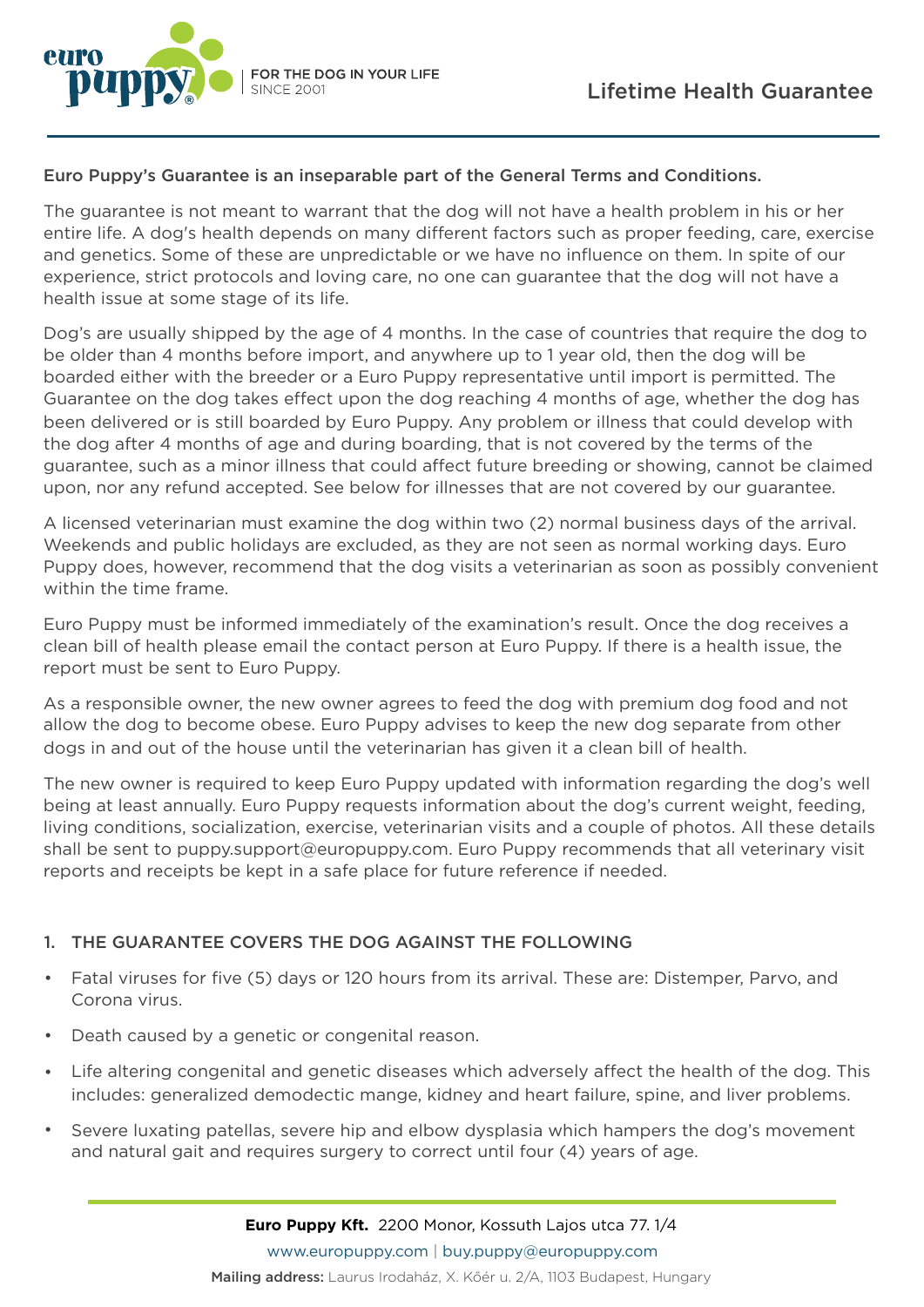

### 2. MAKING A GUARANTEE CLAIM

- Any noticed health issue must be reported immediately to Euro Puppy to allow for assistance and advice. Not reporting a serious health issue within 24 hours of the 1st veterinary visit, will result in the cancellation of the guarantee.
- The official report written up with the clinic's official headed paper and signed by the veterinarian - including the dog's date of birth, registered name/number, and microchip number must be scanned and emailed to puppy.support@europuppy.com within 24 hours after the examination. The report must be clear and precise stating the symptoms, exact problem, severity and the test(s) that have been done, i.e.: x-ray, ultrasound, blood test, etc. A second (2nd) official licensed veterinarian's report from another independent clinic may also be required. Clear digital photos and/or video may also be requested to verify a problem. Before any claim is granted Euro Puppy's licensed veterinarian or a specialist will have to view and approve the validity of the claim.
- In the event of death, a necropsy report is required to ascertain reason.
- In case of severe elbow or hip dysplasia, the radiograph should be permanently identified in the film emulsion with microchip number, registered name and/or number, date of birth, name of the veterinarian or hospital making the film and the date of the radiograph taken.
- The guarantee claim will not be approved if the reported illness cannot be traced back to genetic or congenital reasons. Furthermore If the cause of illness is unknown and cannot be clearly determined by the licensed veterinarian no claim will be accepted.
- The new owner may choose another dog of equivalent value from the Euro Puppy website within six months of the tragic event.

### 3. WHAT IS NOT COVERED

- Coccidia, giardia, kennel cough, cold, pneumonia and other bacterial diseases.
- Diseases which are not life threatening and do not adversely affect the health of the dog. Such diseases are localized demodectic mange, grade 1-2 heart murmur, grade 1-2 luxating patellas, cherry eye, bladder stones, inverted eyelids, inverted tails, testicle problems (pre-departure vet check will insure both testicles have descended).
- Issues with Bulldog and the Neapolitan Mastiff breeds which is considered normal: cherry eye, entropion, loose hips, demodectic mange (generalized and localized), and skin allergies.
- Temperament issues as they can be caused by lack of training, discipline or proper dog socialization.
- Successful Showing or breeding of the dog, regardless of show or breeding potential. Euro Puppy can and only will give a professional opinion.
- Veterinarian fees or costs. A dog owner, must be aware that owning a dog means visits to the veterinarian and understand that they will be responsible for all payments. Therefore, Euro